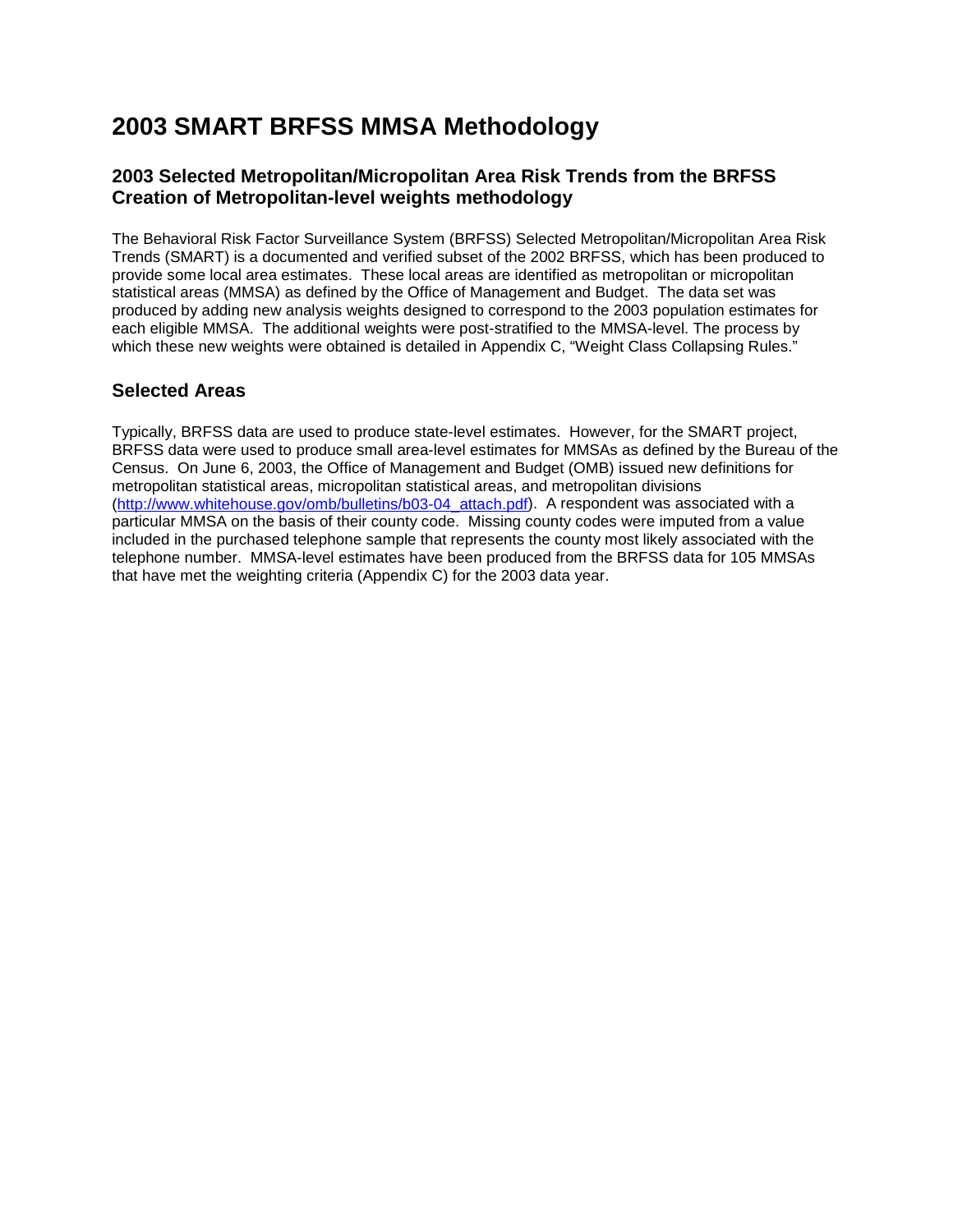### **Appendix A: List of Variables added to the 2003 Data**

#### **Data Documentation for the 9 Variables Added to the 2003 BRFSS Data**

- ADJMMSA MMSA-level post-stratification weight. This factor is multiplied by the design weight (\_WT2) to get the final MMSA-level weight (\_MMSAWT).
- AGE\_MMSA– age categories used to set up the initial weighting classes for the MMSA-level weights.
	- $1 18 24$  $2 - 25 - 34$  $3 - 35 - 44$  $4 - 45 - 54$  $5 - 55 - 64$  $6 - 65 +$

AGE\_M\_F – age categories used in the final weighting classes for the MMSA-level weights.

 $1 - 18 - 24$  $2 - 25 - 34$  $3 - 35 - 44$  $4 - 45 - 54$  $5 - 55 - 64$  $6 - 65 +$ 7 – 18-34  $8 - 35 - 54$  $9 - 55 +$  $10 - 18 - 44$  $11 - 45+$  $19 - 35+$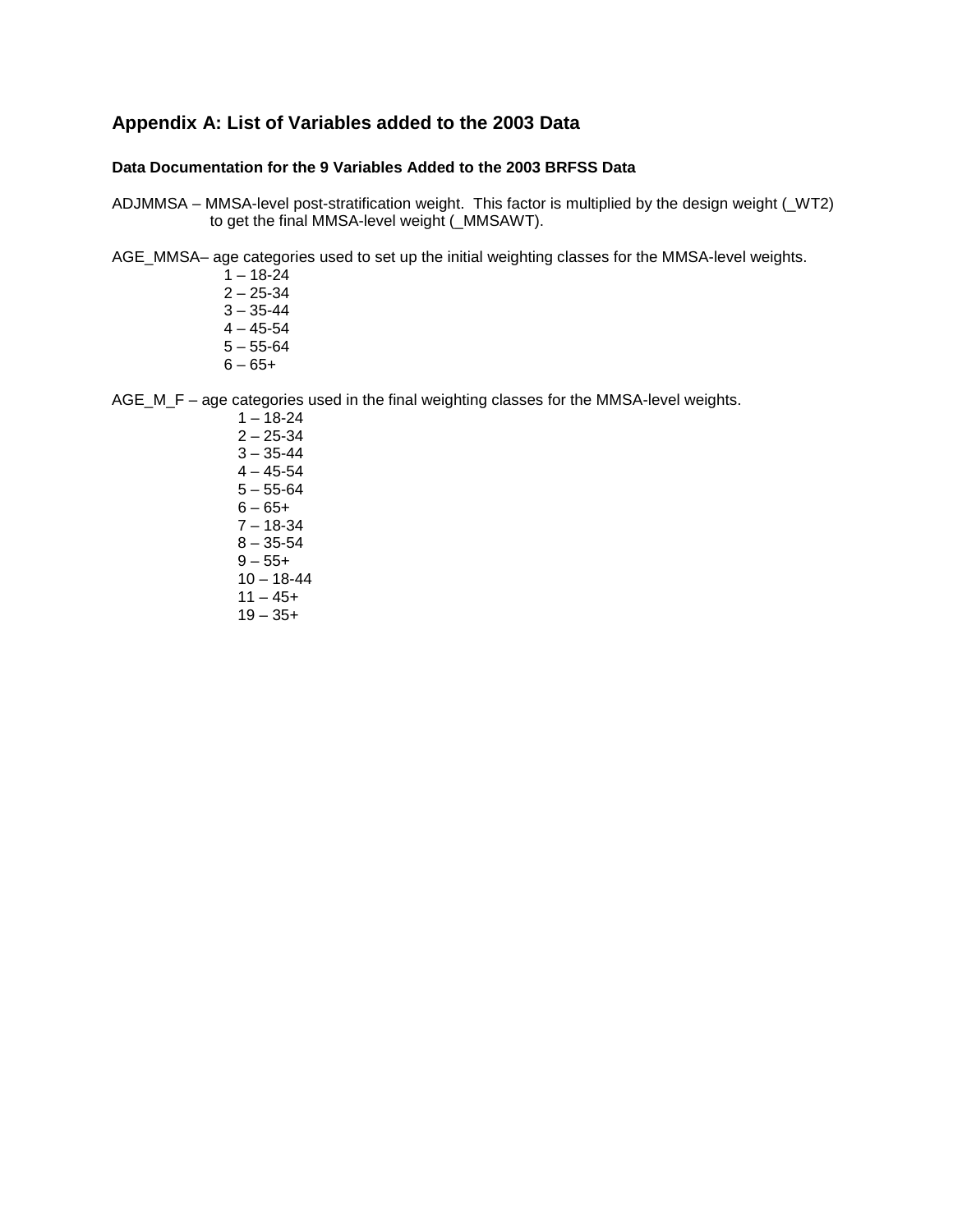- RACE\_MMS race categories used to set up the initial weighting classes for the mmsa-level weights. 0 – Race not used
	- 1 White, non-Hispanic
	- 2 Nonwhite or Hispanic
- RACE M\_F race categories used in the final weighting classes for the MMSA-level weights.
	- 0 Race not used
	- 1 White, non-Hispanic
	- 2 Nonwhite or Hispanic
- SEX\_MMSA sex categories used to set up the initial and final weighting classes for the MMSA-level weights (weight classes are never collapsed across sex).
	- $1 \overline{\text{Male}}$
	- 2 Female
- \_MMSA MMSA code of the metropolitan, micropolitan statistical area, or metropolitan division if appropriate, where the respondent lives. Metropolitan and micropolitan statistical areas and metropolitan divisions are defined by OMB in Bulletin No. 03-04 [\(http://www.whitehouse.gov/omb/bulletins/b03-04\\_attach.pdf\)](http://www.whitehouse.gov/omb/bulletins/b03-04_attach.pdf).
- \_MMSANAM MMSA name of the metropolitan/micropolitan statistical area, or metropolitan division if appropriate, where the respondent lives. Metropolitan/micropolitan statistical areas and metropolitan divisions are defined by OMB in Bulletin No. 03-04 [\(http://www.whitehouse.gov/omb/bulletins/b03-04\\_attach.pdf\)](http://www.whitehouse.gov/omb/bulletins/b03-04_attach.pdf).
- \_MMSAWT the new MMSA-level weight. This is the weight to use when generating MMSA-level estimates (metropolitan or micropolitan statistical areas or metropolitan divisions) for questions that were asked of the whole sample.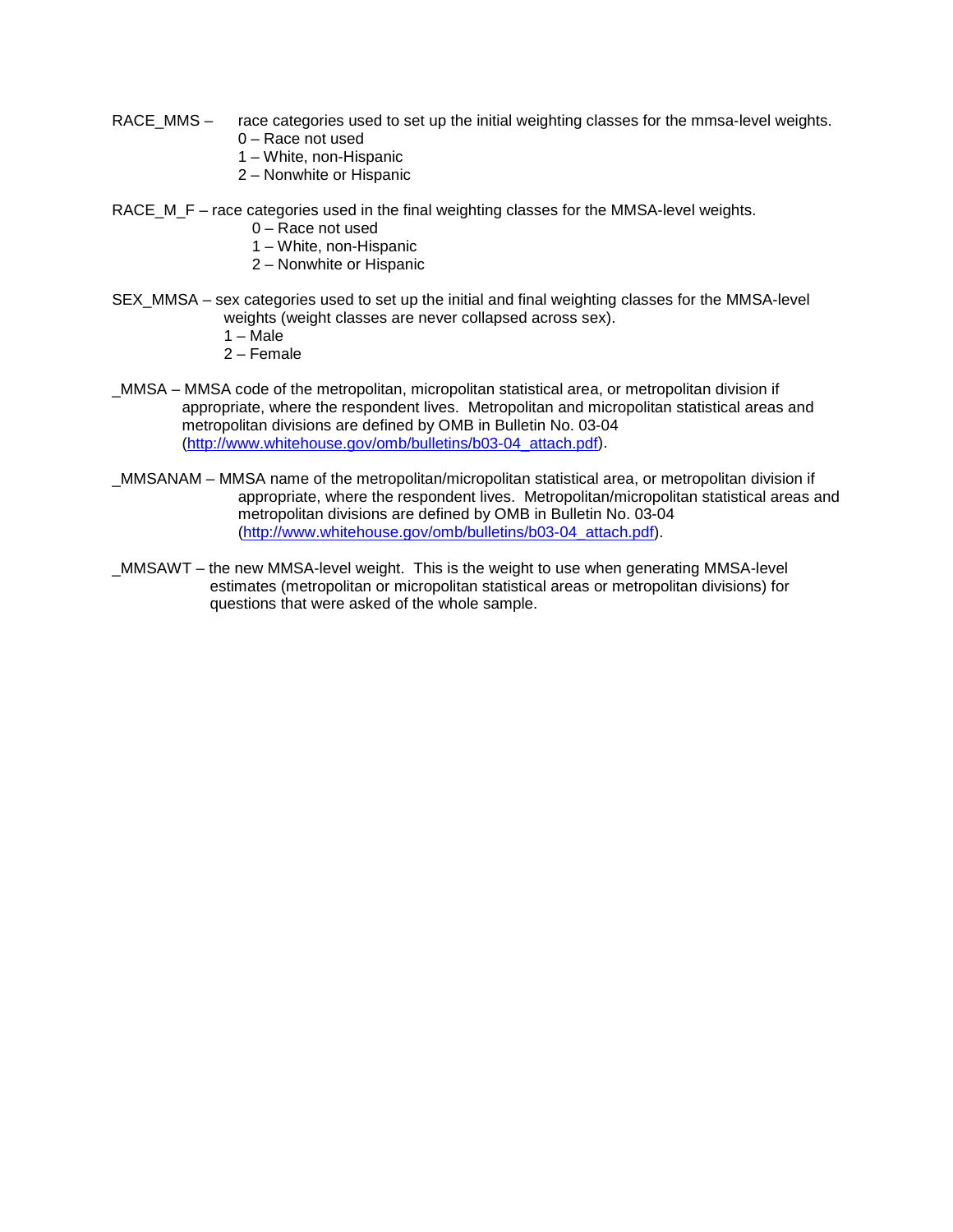### **Appendix B: List of the 105 MMSAs that have MMSA-level Weights in 2003 BRFSS Data**

#### **Metropolitan/Micropolitan Statistical Area or Metropolitan Division Codes and Names**

 Albuquerque, NM Metropolitan Statistical Area Anchorage, AK Metropolitan Statistical Area Asheville, NC Metropolitan Statistical Area Atlanta-Sandy Springs-Marietta, GA Metropolitan Statistical Area Augusta-Richmond County, GA-SC Metropolitan Statistical Area Baltimore-Towson, MD Metropolitan Statistical Area Baton Rouge, LA Metropolitan Statistical Area 13644 Bethesda-Frederick-Gaithersburg, MD Metropolitan Division<br>13820 Birmingham-Hoover, AL Metropolitan Statistical Area 13820 Birmingham-Hoover, AL Metropolitan Statistical Area<br>14260 Boise City-Nampa, ID Metropolitan Statistical Area 14260 Boise City-Nampa, ID Metropolitan Statistical Area<br>14484 Boston-Quincy, MA Metropolitan Division Boston-Quincy, MA Metropolitan Division Bremerton-Silverdale, WA Metropolitan Statistical Area Bridgeport-Stamford-Norwalk, CT Metropolitan Statistical Area Burlington-South Burlington, VT Metropolitan Statistical Area Cambridge-Newton-Framingham, MA Metropolitan Division Camden, NJ Metropolitan Division Casper, WY Metropolitan Statistical Area Charleston, WV Metropolitan Statistical Area Charleston-North Charleston, SC Metropolitan Statistical Area Charlotte-Gastonia-Concord, NC-SC Metropolitan Statistical Area Cheyenne, WY Metropolitan Statistical Area Chicago-Naperville-Joliet, IL-IN-WI Metropolitan Statistical Area Cincinnati-Middletown, OH-KY-IN Metropolitan Statistical Area Cleveland-Elyria-Mentor, OH Metropolitan Statistical Area 17900 Columbia, SC Metropolitan Statistical Area<br>18140 Columbus, OH Metropolitan Statistical Area Columbus, OH Metropolitan Statistical Area Concord, NH Metropolitan Statistical Area Dallas-Plano-Irving, TX Metropolitan Division Denver-Aurora, CO Metropolitan Statistical Area Des Moines, IA Metropolitan Statistical Area 19804 Detroit-Livonia-Dearborn, MI Metropolitan Division<br>20100 Dover. DE Metropolitan Statistical Area Dover, DE Metropolitan Statistical Area Durham, NC Metropolitan Statistical Area Edison, NJ Metropolitan Division Essex County, MA Metropolitan Division Fairbanks, AK Metropolitan Statistical Area Fargo, ND-MN Metropolitan Statistical Area Fayetteville-Springdale-Rogers, AR-MO Metropolitan Statistical Area Greensboro-High Point, NC Metropolitan Statistical Area Greenville, SC Metropolitan Statistical Area Hartford-West Hartford-East Hartford, CT Metropolitan Statistical Area Hilo, HI Metropolitan Statistical Area Honolulu, HI Metropolitan Statistical Area Houston-Baytown-Sugar Land, TX Metropolitan Statistical Area Huntington-Ashland, WV-KY-OH Metropolitan Statistical Area Indianapolis, IN Metropolitan Statistical Area Jackson, MS Metropolitan Statistical Area Kahului-Wailuku, HI Metropolitan Statistical Area Kansas City, MO-KS Metropolitan Statistical Area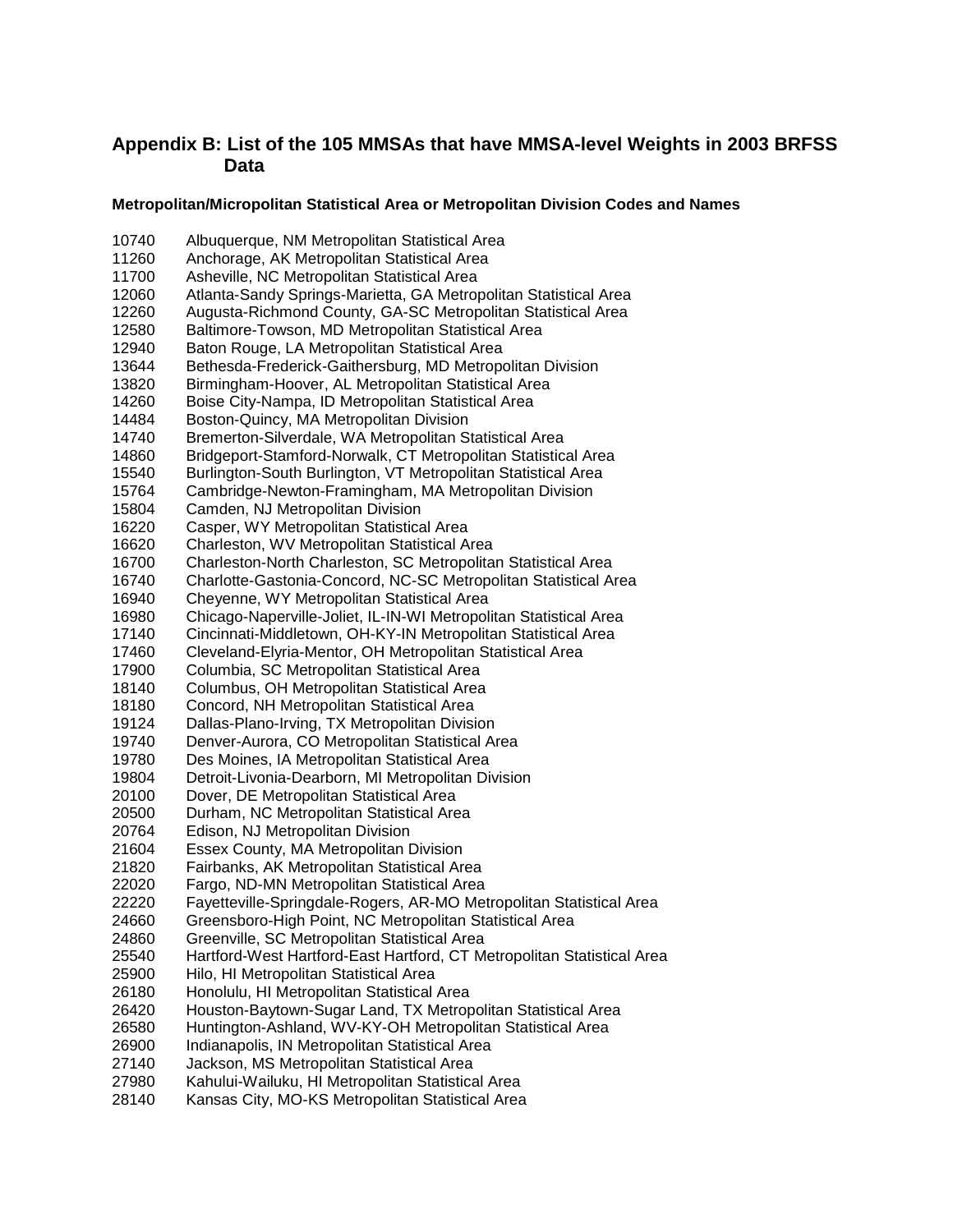Kennewick-Richland-Pasco, WA Metropolitan Statistical Area Las Cruces, NM Metropolitan Statistical Area Las Vegas-Paradise, NV Metropolitan Statistical Area Lebanon, NH-VT Metropolitan Statistical Area Lincoln, NE Metropolitan Statistical Area Little Rock-North Little Rock, AR Metropolitan Statistical Area Los Angeles-Long Beach-Glendale, CA Metropolitan Division Louisville, KY-IN Metropolitan Statistical Area Manchester-Nashua, NH Metropolitan Statistical Area Memphis, TN-MS-AR Metropolitan Statistical Area Miami-Fort Lauderdale-Miami Beach, FL Metropolitan Statistical Area Milwaukee-Waukesha-West Allis, WI Metropolitan Statistical Area Minneapolis-St. Paul-Bloomington, MN-WI Metropolitan Statistical Area Nashville-Davidson-Murfreesboro, TN Metropolitan Statistical Area Newark-Union, NJ-PA Metropolitan Division New Haven-Milford, CT Metropolitan Statistical Area New Orleans-Metairie-Kenner, LA Metropolitan Statistical Area New York-Wayne-White Plains, NY-NJ Metropolitan Division Ogden-Clearfield, UT Metropolitan Statistical Area Oklahoma City, OK Metropolitan Statistical Area Olympia, WA Metropolitan Statistical Area Omaha-Council Bluffs, NE-IA Metropolitan Statistical Area Philadelphia, PA Metropolitan Division Phoenix-Mesa-Scottsdale, AZ Metropolitan Statistical Area Pittsburgh, PA Metropolitan Statistical Area Portland-South Portland, ME Metropolitan Statistical Area Portland-Vancouver-Beaverton, OR-WA Metropolitan Statistical Area Providence-New Bedford-Fall River, RI-MA Metropolitan Statistical Area Raleigh-Cary, NC Metropolitan Statistical Area Rapid City, SD Metropolitan Statistical Area Reno-Sparks, NV Metropolitan Statistical Area Richmond, VA Metropolitan Statistical Area Rockingham County-Strafford County, NH Metropolitan Division St. Louis, MO-IL Metropolitan Statistical Area Salt Lake City, UT Metropolitan Statistical Area San Francisco-Oakland-Fremont, CA Metropolitan Statistical Area Seaford, DE Metropolitan Statistical Area Seattle-Bellevue-Everett, WA Metropolitan Division Shreveport-Bossier City, LA Metropolitan Statistical Area Sioux Falls, SD Metropolitan Statistical Area Spokane, WA Metropolitan Statistical Area Springfield, MA Metropolitan Statistical Area Suffolk County-Nassau County, NY Metropolitan Division Tacoma, WA Metropolitan Division Topeka, KS Metropolitan Statistical Area Trenton-Ewing, NJ Metropolitan Statistical Area Tucson, AZ Metropolitan Statistical Area Tulsa, OK Metropolitan Statistical Area Virginia Beach-Norfolk-Newport News, VA-NC Metropolitan Statistical Area Warren-Farmington Hills-Troy, MI Metropolitan Division Washington-Arlington-Alexandria, DC-VA-MD-WV Metropolitan Division Wenatchee, WA Metropolitan Statistical Area Wichita, KS Metropolitan Statistical Area Wilmington, DE-MD-NJ Metropolitan Division Worcester, MA Metropolitan Statistical Area Yakima, WA Metropolitan Statistical Area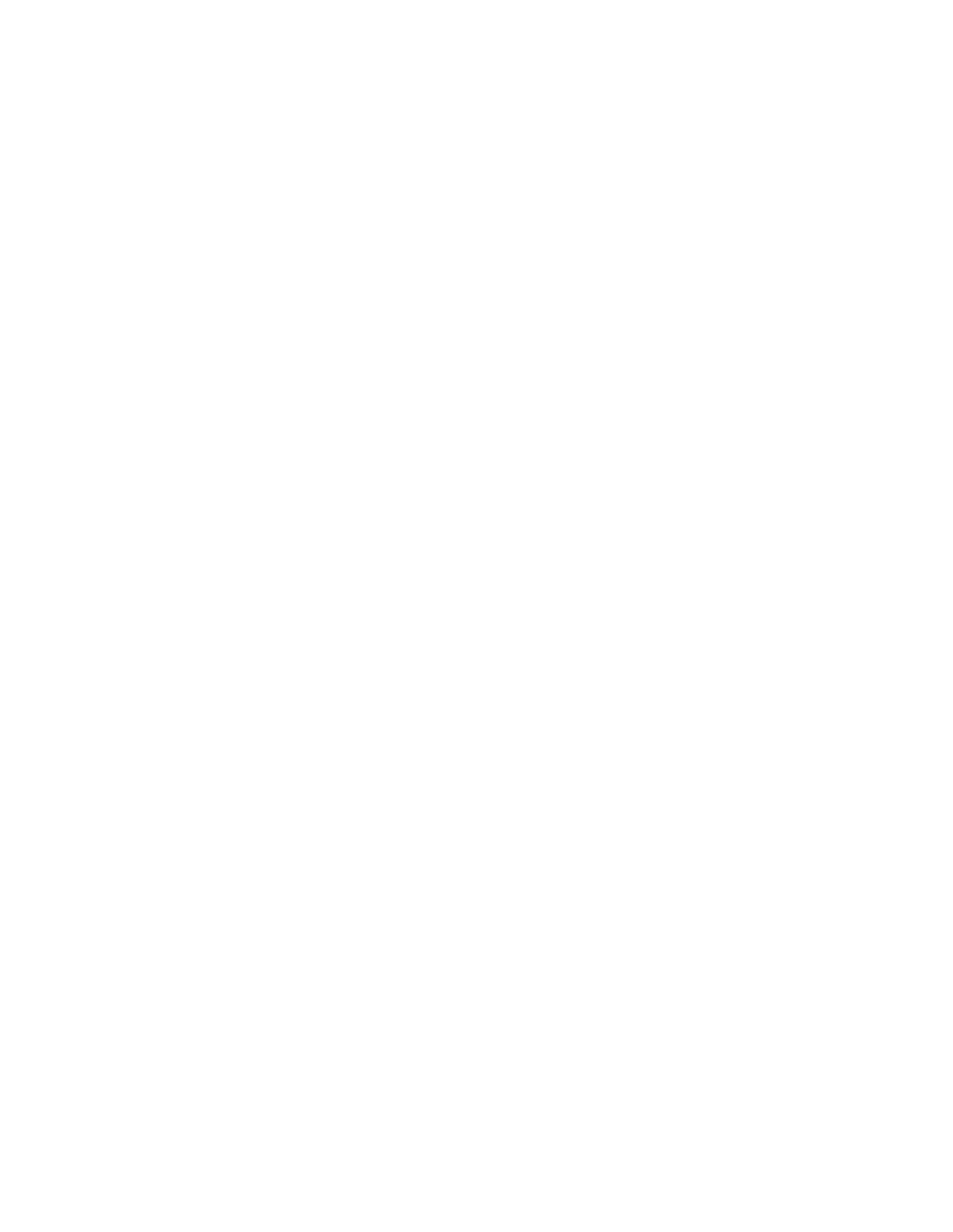## **Appendix C: Weight Class Collapsing Rules**

### **MMSA-level Weighting Methodology**

On June 6, 2003, OMB issued new definitions for metropolitan statistical Areas, micropolitan statistical areas, and metropolitan divisions. See [\(http://www.whitehouse.gov/omb/bulletins/b03-04\\_attach.pdf\)](http://www.whitehouse.gov/omb/bulletins/b03-04_attach.pdf). Respondents were assigned to an MMSA on the basis of their county codes. Missing county codes were imputed from a value included in the purchased telephone sample that represents the county most likely associated with the telephone number before the respondent identifies a county during data collection.

All respondents in cities were then assigned to age, race, and sex categories. If a respondent's age was missing, it was imputed by using the variable IMPAGE available in the BRFSS public-use 2003 data file. If a respondent's race was missing, it was imputed by using the majority race for the MMSA in which the respondent lives. The six age categories were 18-24, 25-34, 35-44, 45-54, 55-64, and 65+. The two race categories were White, non-Hispanic, and Nonwhite or Hispanic.

Within each MMSA, respondents were assigned to weighting classes on the basis of the age, race, and sex categories described above. Some states do not use race in post-stratification. For the MMSA in states that do not use race, only the age and sex groups were used to set up weighting classes. For the MMSA in states that do use race, all three groups were used to set up weighting classes. For the MMSA that cross state lines, the post-stratification variables used by the state in which the majority of the MMSA's population lives were used to set up weighting classes. Thus, MMSA that use race had 24 initial weighting classes and MMSA that do not use race had 12 initial weighting classes.

Weighting classes with fewer than 19 sample members were collapsed in accordance with the following rules:

- **1.** For those MMSA that used race in post-stratification, the race categories within a sex category collapse if at least 80% of the age categories in that race /sex cross-classification (*i.e.* 5 out of 6 the age categories) have fewer than 19 members. In MMSA that used race to create the initial weighting classes, the number of weighting classes was thus reduced from 24 to 12 if race was collapsed for both sexes and from 24 to 18 if race was collapsed for only one sex.
- **2.** Collapse the two youngest age categories in any age/sex or age/sex/race weighing class if either contains fewer than 19 members. Do the same for the two middle and the two oldest age categories in each remaining weighting class.
- **3.** If either of the age/sex or age/sex/race categories have fewer than 19 members, then the age categories were collapsed until there were 19 members in some combination of the age categories listed in the variable AGE\_C\_F.
- **4.** Do not collapse weighting classes across sex.
- **5.** Do not include an MMSA in the reweighting that still has weighting classes with fewer than 19 sample members after all collapsing rules have been applied. These MMSAs will be excluded from the 2003 SMART BRFSS.

There were 105 MMSA that had at least 500 respondents in the 2003 BRFSS and at least 19 sample members in all final weighting classes. See Appendix B in the Data Documentation for a list of these MMSA. Only the respondents in these MMSA were given a MMSA-level weight. To calculate the new MMSA-level weight, we applied a post-stratification adjustment factor to the design weight ( WT2) and created the adjustment factor by taking the ratio of the total population over the sum of the design weights for each weighting class within each MMSA. The new MMSA-level weight (\_MMSAWT) should be used to generate estimates in these 105 MMSA.